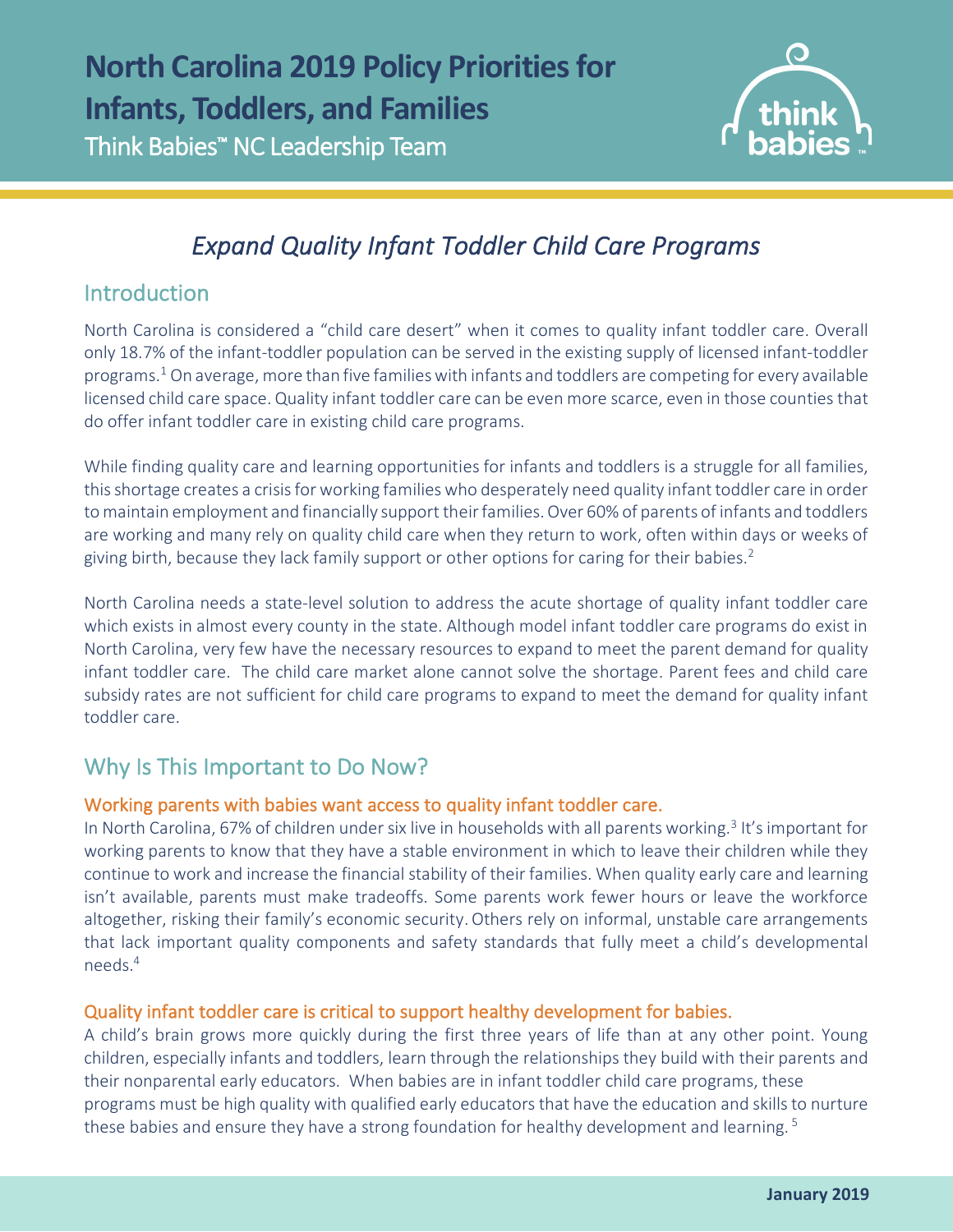#### Child care deserts exist in every county and are even more extreme in rural areas.

In North Carolina, there are 5.3 infants and toddlers for each licensed child care slot, well above the threshold for a child care desert.<sup>6</sup> Almost all, 99 of 1007, North Carolina counties qualify as child care deserts with more than three infants and toddlers for every available slot: 74 counties have five or more infants and toddlers per slot and over 90% of these 74 counties are rural Tier 1 and Tier 2 counties.8 Ten counties have 10 or more infants and toddlers per slot, indicating extreme shortage. All ten counties with an extreme shortage of infant/toddler care are rural Tier 1 and Tier 2 counties (See Figure 2).<sup>9</sup> North Carolina does not

| <b>Greatest Undersupply</b> |            |                                                      |                                                          |  |  |  |  |  |  |  |
|-----------------------------|------------|------------------------------------------------------|----------------------------------------------------------|--|--|--|--|--|--|--|
| County                      | Population | Infant-toddler   Infant-toddler<br><b>Enrollment</b> | Infants/<br><b>Toddlers</b> per<br><b>Available Slot</b> |  |  |  |  |  |  |  |
| Hyde                        | 91         | 3                                                    | 30.33                                                    |  |  |  |  |  |  |  |
| Camden                      | 341        | 17                                                   | 20.06                                                    |  |  |  |  |  |  |  |
| Yadkin                      | 1275       | 67                                                   | 19.03                                                    |  |  |  |  |  |  |  |
| Jones                       | 296        | 18                                                   | 16.44                                                    |  |  |  |  |  |  |  |
| Polk                        | 454        | 28                                                   | 16.21                                                    |  |  |  |  |  |  |  |
| Yancey                      | 420        | 31                                                   | 13.55                                                    |  |  |  |  |  |  |  |
| Onslow                      | 11485      | 859                                                  | 13.37                                                    |  |  |  |  |  |  |  |
| Warren                      | 561        | 49                                                   | 11.45                                                    |  |  |  |  |  |  |  |
| Currituck                   | 684        | 65                                                   | 10.52                                                    |  |  |  |  |  |  |  |
| Madison                     | 463        | 46                                                   | 10.07                                                    |  |  |  |  |  |  |  |

maintain vacancy data at the state level, so available slots are measured by current enrollment. The actual availability may be slightly higher, but is still not adequate for the number of children in the state.

#### Even in counties with programs serving infants and toddlers, quality infant care is scarce.

Across the state, there are just 2,382 four- and five-star child care programs serving 44,179 infants and toddlers - which means there is space available for only one third of the 124,838 parents who may need or want licensed infant toddler care programs. Rural areas tend to have the least quality infant toddler care available. Two North Carolina counties—Hyde and Tyrell—have no four- or five-star programs serving infants and toddlers and 28 counties have five or fewer four- or five-star programs serving infants and toddlers. The vast majority of these counties are located in the rural counties in the northeast and westerns parts of the state. Together, these 30 counties serve only 981 infants and toddlers in high-quality programs, just 6% of their combined infant-toddler population (See Figures 1 and 2).<sup>1011</sup>

Early Head Start programs, which tend to provide higher quality infant toddler care because of higher program standards including early educator qualifications, are also scarce in North Carolina. Across the state there are just 37 Early Head Start programs<sup>12</sup> serving only 5,429 infants and toddlers.<sup>13</sup>

### A state-level solution is required to increase the supply of quality infant-toddler care because the current child care market cannot fix the supply crisis.

Quality child care programs are expensive because low staff/child ratios and small group sizes contribute to higher personnel costs. Infant care is expensive even though infant toddler teacher wages tend to be very low ---averaging \$9.86 per hour.<sup>14</sup>

The current child care market, which is funded by parent fees and/or child care subsidies to support child care program operations, cannot adjust to meet the demand. Child care programs are reluctant to charge parents more and cannot generate enough revenue from parent fees alone to cover the higher cost of delivering infant care, which is more than \$9,500 annually.<sup>15</sup>

When subsidy reimbursement rates are low, it creates serious financial hardship for providers. Not all child care programs are willing or able to serve parents receiving child care subsidies, because reimbursement rates often are below the real cost of care. For example, infant toddler subsidy reimbursement rates for a four-star program fall below \$668/per child in 10 rural counties, and average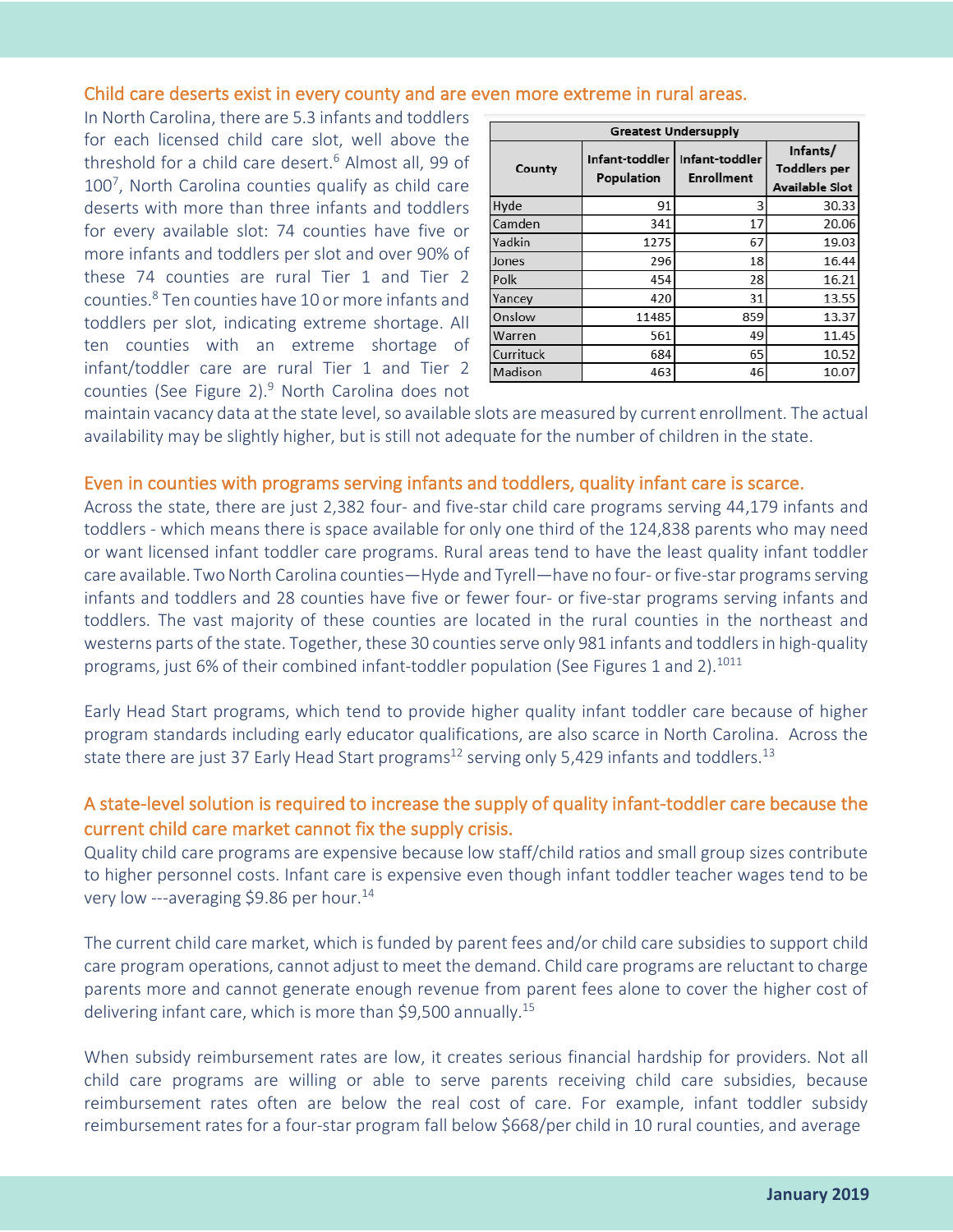just \$765 per month in 80 Tier 1 and Tier 2 counties.<sup>16</sup> Child care subsidy funding is also extremely underfunded and without expansion of child care subsidy funding, there are simply few resources for child care programs to expand to serve greater numbers of infants and toddlers in low-income families.<sup>17</sup>

• • •



#### **Figure 1: Four- and Five-Star Programs Serving Infants and Toddlers**

*Source: DCDEE, 2018 & DPI, 2018 Map prepared by: NC Early Education Coalition*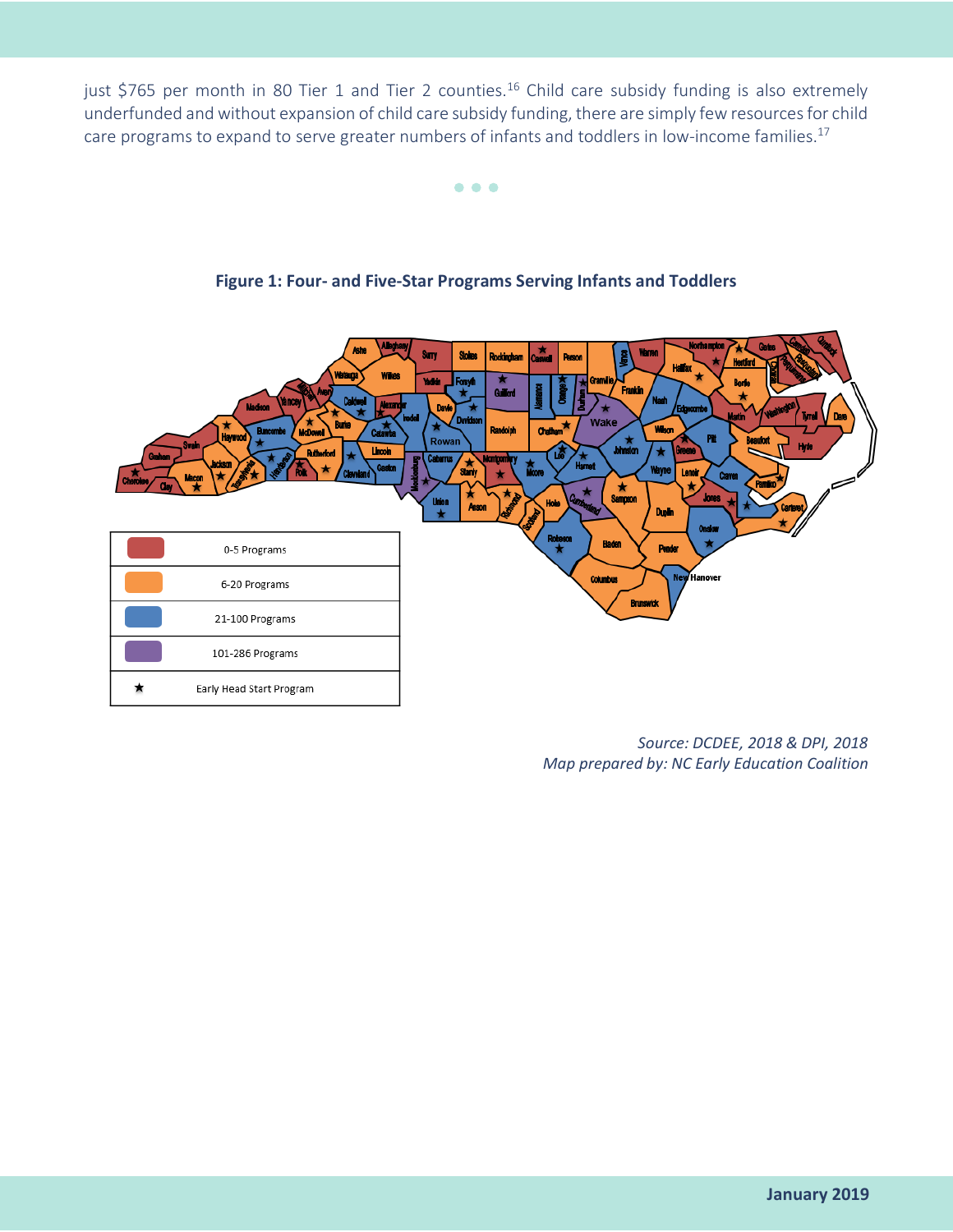## **Figure 2: Infant Toddler Child Care Programs in North Carolina**

|                     | 2018 Programs    |                   | <b>Desert Calculation</b> |                   |                     | 2018 Programs          |                |                   | <b>Desert Calculation</b> |                   |                     |
|---------------------|------------------|-------------------|---------------------------|-------------------|---------------------|------------------------|----------------|-------------------|---------------------------|-------------------|---------------------|
|                     | 4- and 5-Star    | 4- and 5-Star     | Infant-                   | Infant-           | Infants/            |                        | 4- and 5-Star  | 4- and 5-Star     | Infant-                   | Infant-           | Infants/            |
| County              | <b>Programs</b>  | <b>Enrollment</b> | <b>Toddler</b>            | <b>Toddler</b>    | <b>Toddlers</b> per | County                 | Programs       | <b>Enrollment</b> | <b>Toddler</b>            | <b>Toddler</b>    | <b>Toddlers</b> per |
|                     |                  |                   | Population                | <b>Enrollment</b> | Available Slot      |                        |                |                   | Population                | <b>Enrollment</b> | Available Slot      |
| Alamance            | 27               | 663               | 5.240                     | 999               | 5.25                | Jones                  | 2              | 24                | 296                       | 18                | 16.44               |
| Alexander           | 5                | 77                | 1.015                     | 206               | 4.93                | Lee                    | 21             | 184               | 2.061                     | 483               | 4.27                |
| Alleghany           | $\overline{1}$   | 18                | 215                       | 62                | 3.47                | Lenoir                 | 13             | 187               | 1,759                     | 295               | 5.96                |
| Anson<br>Ashe       | 16<br>$\epsilon$ | 78<br>101         | 848<br>687                | 145<br>174        | 5.85<br>3.95        | Lincoln<br>Macon       | 18<br>6        | 332<br>200        | 2,527<br>1.089            | 419<br>223        | 6.03<br>4.88        |
| Avery               | з                | 72                | 435                       | 72                | 6.04                | Madison                | 4              | 46                | 463                       | 46                | 10.07               |
| <b>Beaufort</b>     | 17               | 238               | 1,543                     | 270               | 5.71                | <b>Martin</b>          | 4              | 41                | 696                       | 131               | 5.31                |
| <b>Bertie</b>       | 8                | 62                | 485                       | 86                | 5.64                | <b>McDowell</b>        | 9              | 125               | 1.234                     | 180               | 6.86                |
| Bladen              | 11               | 106               | 1.175                     | 185               | 6.35                | Mecklenburg            | 286            | 6,389             | 42,039                    | 8,513             | 4.94                |
| <b>Brunswick</b>    | 14               | 346               | 3,047                     | 461               | 6.61                | Mitchell               | 2              | 15                | 445                       | 72                | 6.18                |
| <b>Buncombe</b>     | 38               | 1,044             | 6,978                     | 1,467             | 4.76                | Montgomery             | 5              | 107               | 901                       | 168               | 5.36                |
| <b>Burke</b>        | 16               | 241               | 2,141                     | 312               | 6.86                | Moore                  | 16             | 262               | 3.096                     | 625               | 4.95                |
| Cabarrus            | 25               | 953               | 7,173                     | 1,499             | 4.79                | Nash                   | 22             | 279               | 2,960                     | 569               | 5.20                |
| Caldwell            | 24               | 266               | 2,433                     | 405               | 6.01                | <b>New Hanover</b>     | 31             | 806               | 6,743                     | 1,762             | 3.83                |
| Camden              | $\overline{2}$   | 7                 | 341                       | 17                | 20.06               | Northampton            | 4              | 28                | 507                       | 65                | 7.80                |
| Carteret            | 7                | 190               | 1,638                     | 267               | 6.13                | Onslow                 | 24             | 591               | 11,485                    | 859               | 13.37               |
| Caswell             | 21               | 22                | 684                       | 75                | 9.12                | Orange                 | 42             | 791               | 3,954                     | 1,021             | 3.87                |
| Catawba             | 26               | 649               | 5,539                     | 1,041             | 5.32                | Pamlico                | 4              | 33                | 356                       | 56                | 6.36                |
| Chatham             | 18               | 253               | 1,891                     | 435               | 4.35                | Pasquotank             | 14             | 217               | 1,452                     | 353               | 4.11                |
| Cherokee            | 3                | 79                | 579                       | 105               | 5.51                | Pender                 | 16             | 137               | 1,834                     | 253               | 7.25                |
| Chowan              | $\overline{6}$   | 28                | 452                       | 107               | 4.22                | Perquimans             | 5              | 45                | 411                       | 49                | 8.39                |
| Clay                | 3                | 60                | 186                       | 70                | 2.66                | Person                 | 12             | 86                | 1.087                     | 121               | 8.98                |
| Cleveland           | 30               | 411               | 2.945                     | 574               | 5.13                | Pitt                   | 43             | 722               | 7.087                     | 1,445             | 4.90                |
| Columbus            | 12               | 201               | 2.018                     | 303               | 6.66                | Polk                   | $\mathbf{1}$   | 17                | 454                       | 28                | 16.21               |
| Craven              | 40               | 498               | 4,019                     | 558               | 7.20                | Randolph               | 18             | 402               | 4,779                     | 624               | 7.66                |
| Cumberland          | 107              | 1,625             | 15,525                    | 2,483             | 6.25                | Richmond               | 8              | 137               | 1,555                     | 281               | 5.53                |
| Currituck           | $\overline{2}$   | 12                | 684                       | 65                | 10.52               | Robeson                | 32             | 484               | 5,511                     | 1.052             | 5.24                |
| Dare                | 7                | 74                | 1.181                     | 148               | 7.98                | Rockingham             | 9              | 149               | 3.064                     | 451               | 6.79                |
| Davidson            | 32               | 638               | 5,344                     | 893               | 5.98                | Rowan                  | 26             | 506               | 4,813                     | 620               | 7.76                |
| Davie               | 6                | 104               | 1,266                     | 135               | 9.38                | Rutherford             | 15             | 220               | 2,030                     | 291               | 6.98                |
| <b>Duplin</b>       | 17               | 207               | 2.289                     | 389               | 5.88                | Sampson                | 14             | 184               | 2.597                     | 434               | 5.98                |
| Durham              | 149              | 2,494             | 12,615                    | 2,879             | 4.38                | Scotland               | 13             | 127               | 1.405                     | 225               | 6.24                |
| Edgecombe           | 26<br>90         | 194               | 1,939<br>13,290           | 232<br>2,350      | 8.36<br>5.66        | <b>Stanly</b>          | 18<br>6        | 411<br>118        | 2.149<br>1.374            | 474<br>189        | 4.53<br>7.27        |
| Forsyth<br>Franklin | 11               | 1,522<br>158      | 1.887                     | 298               | 6.33                | <b>Stokes</b><br>Surry | 3              | 54                | 2.265                     | 437               | 5.18                |
| Gaston              | 45               | 821               | 7,815                     | 1.251             | 6.25                | Swain                  | 4              | 73                | 563                       | 89                | 6.33                |
| Gates               | $\left 4\right $ | 19                | 255                       | 40                | 6.38                | Transylvania           | 7              | 107               | 723                       | 110               | 6.57                |
| Graham              | з                | 35                | 209                       | 38                | 5.50                | <b>Tyrrell</b>         | 0              | 0                 | 81                        | 17                | 4.76                |
| Granville           | 14               | 238               | 1,681                     | 400               | 4.20                | Union                  | 39             | 994               | 7,285                     | 1,478             | 4.93                |
| Greene              | 4                | 36                | 629                       | 122               | 5.16                | Vance                  | 20             | 161               | 1.732                     | 268               | 6.46                |
| Guilford            | 143              | 2,474             | 18,101                    | 3,984             | 4.54                | Wake                   | 260            | 6,533             | 38,767                    | 9,192             | 4.22                |
| Halifax             | 14               | 88                | 1,471                     | 242               | 6.08                | Warren                 | 4              | 19                | 561                       | 49                | 11.45               |
| Harnett             | 34               | 456               | 5,921                     | 631               | 9.38                | Washington             | $\overline{2}$ | 15                | 566                       | 78                | 7.26                |
| Haywood             | 17               | 284               | 1,525                     | 389               | 3.92                | Watauga                | 9              | 194               | 1.174                     | 235               | 5.00                |
| Henderson           | 27               | 390               | 3,211                     | 506               | 6.35                | Wayne                  | 29             | 465               | 5,469                     | 963               | 5.68                |
| <b>Hertford</b>     | 12               | 83                | 688                       | 131               | 5.25                | <b>Wilkes</b>          | 10             | 206               | 1,841                     | 291               | 6.33                |
| Hoke                | 11               | 85                | 2,752                     | 376               | 7.32                | Wilson                 | 13             | 508               | 2,547                     | 659               | 3.86                |
| Hyde                | $\circ$          | 0                 | 91                        | 3                 | 30.33               | Yadkin                 | $\overline{2}$ | 6                 | 1,275                     | 67                | 19.03               |
| <b>Iredell</b>      | 27               | 610               | 5,304                     | 918               | 5.78                | Yancey                 | 1              | 21                | 420                       | 31                | 13.55               |
| Jackson             | 12               | 142               | 988                       | 170               | 5.81                |                        |                |                   |                           |                   |                     |
| Johnston            | 42               | 969               | 7,079                     | 1,433             | 4.94                | <b>Total</b>           | 2,382          | 44.179            | 356.929                   | 66.760            | 5.35                |